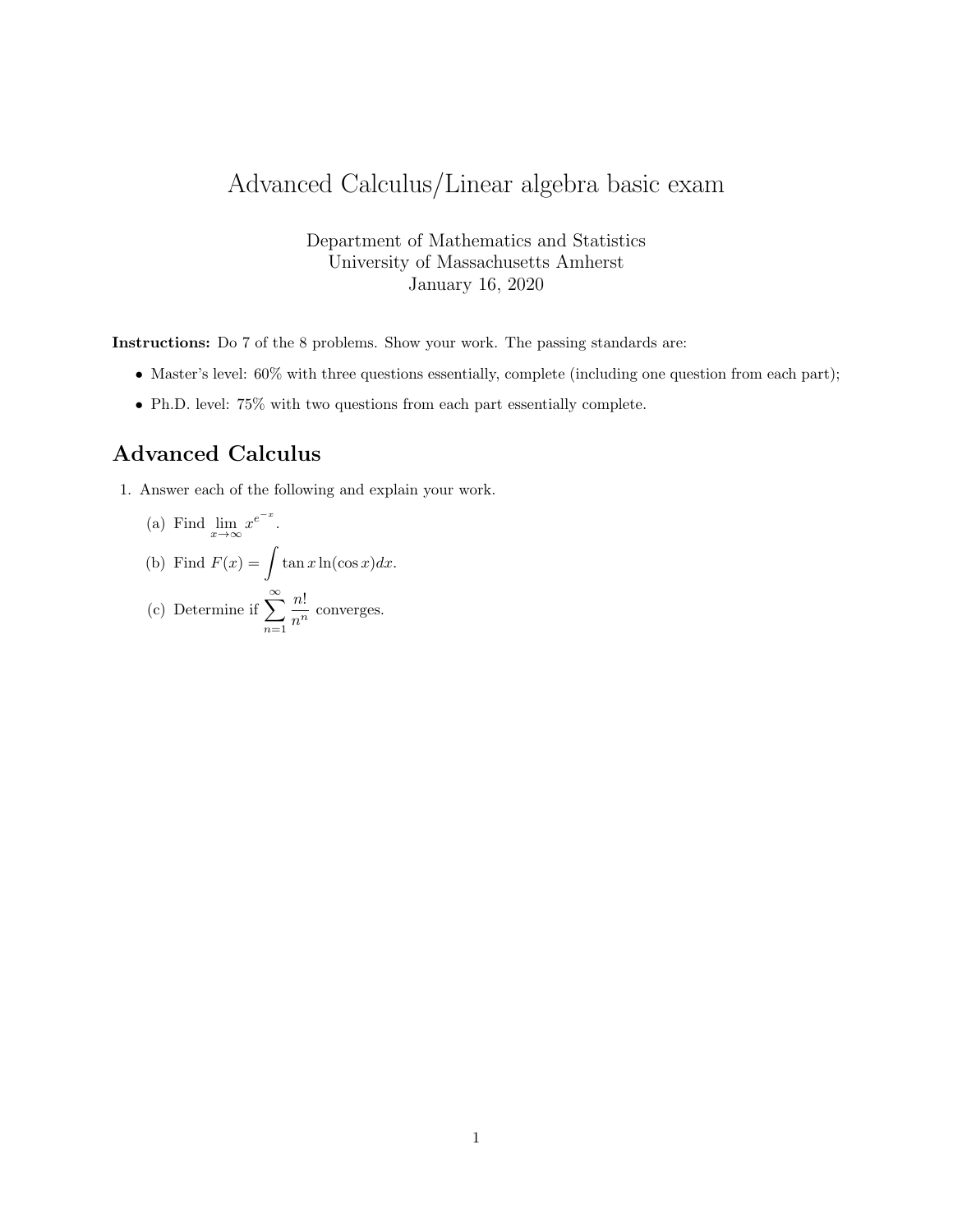2. The plane  $x + y + 2z = 2$  intersects the paraboloid  $z = x^2 + y^2$  in an ellipse. Find the points on this ellipse that are closest and furthest from the origin using Lagrange multipliers.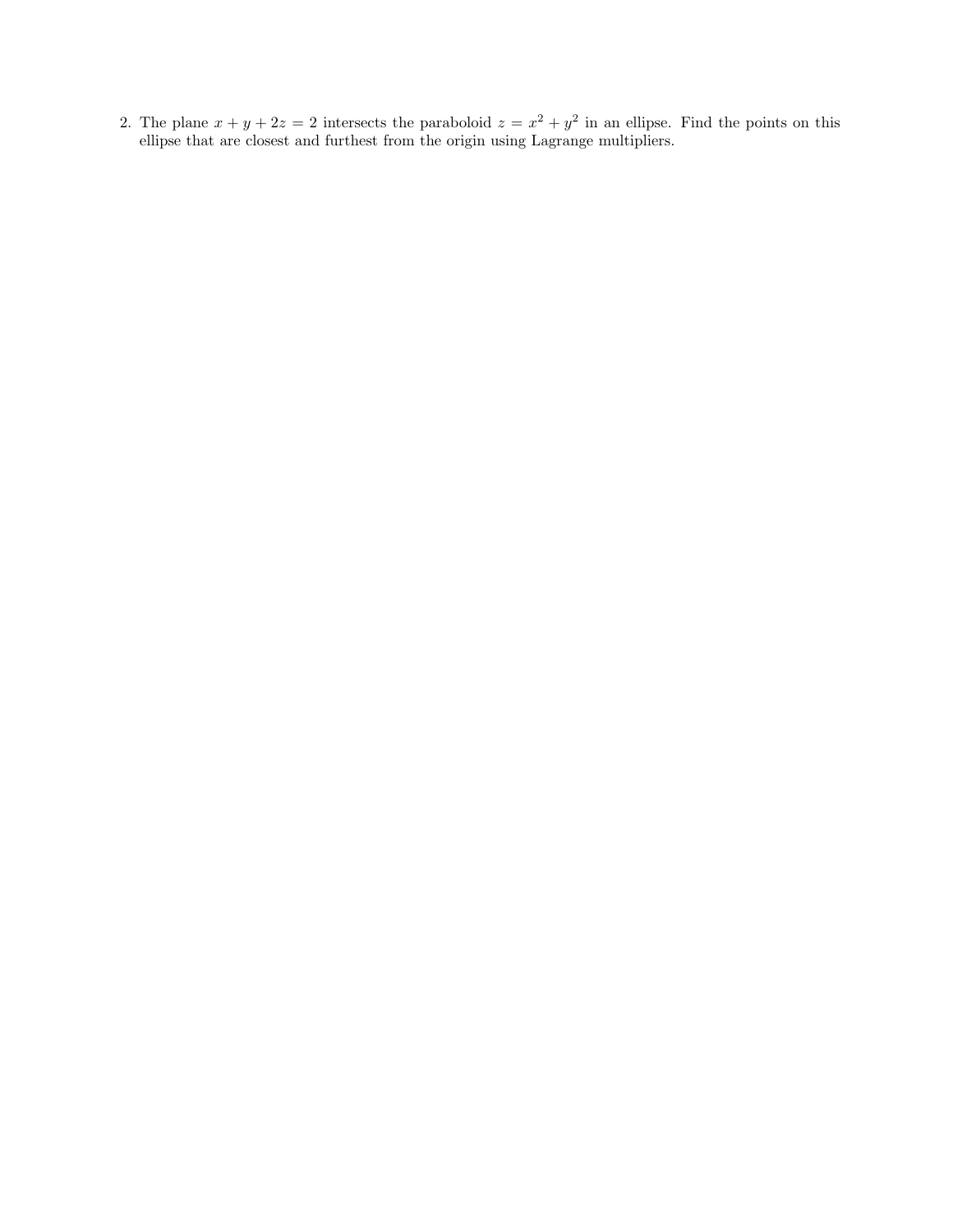3. (a) Find the volume of the solid of the region R that lies between the paraboloid  $z = 24 - x^2 - y^2$  and the cone  $z = 2\sqrt{x^2 + y^2}$ .

(b) Find the center of mass of R assuming the density is constant.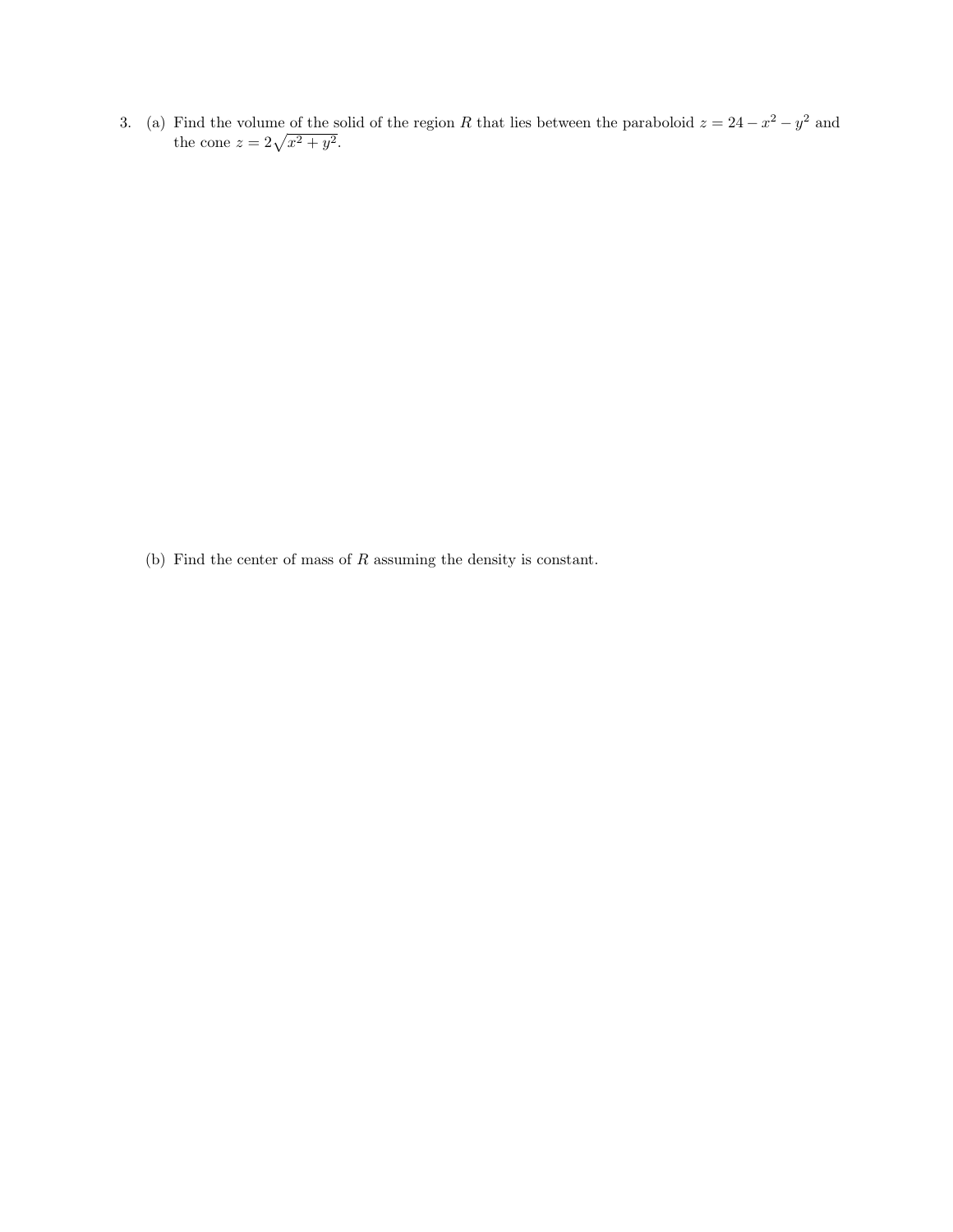4. Evaluate  $\int$ C  $2ydx + xzdy + (x + y)dz$  where C is the curve of intersection of the plane  $z = y + 2$  and the cylinder  $x^2 + y^2 = 1$ .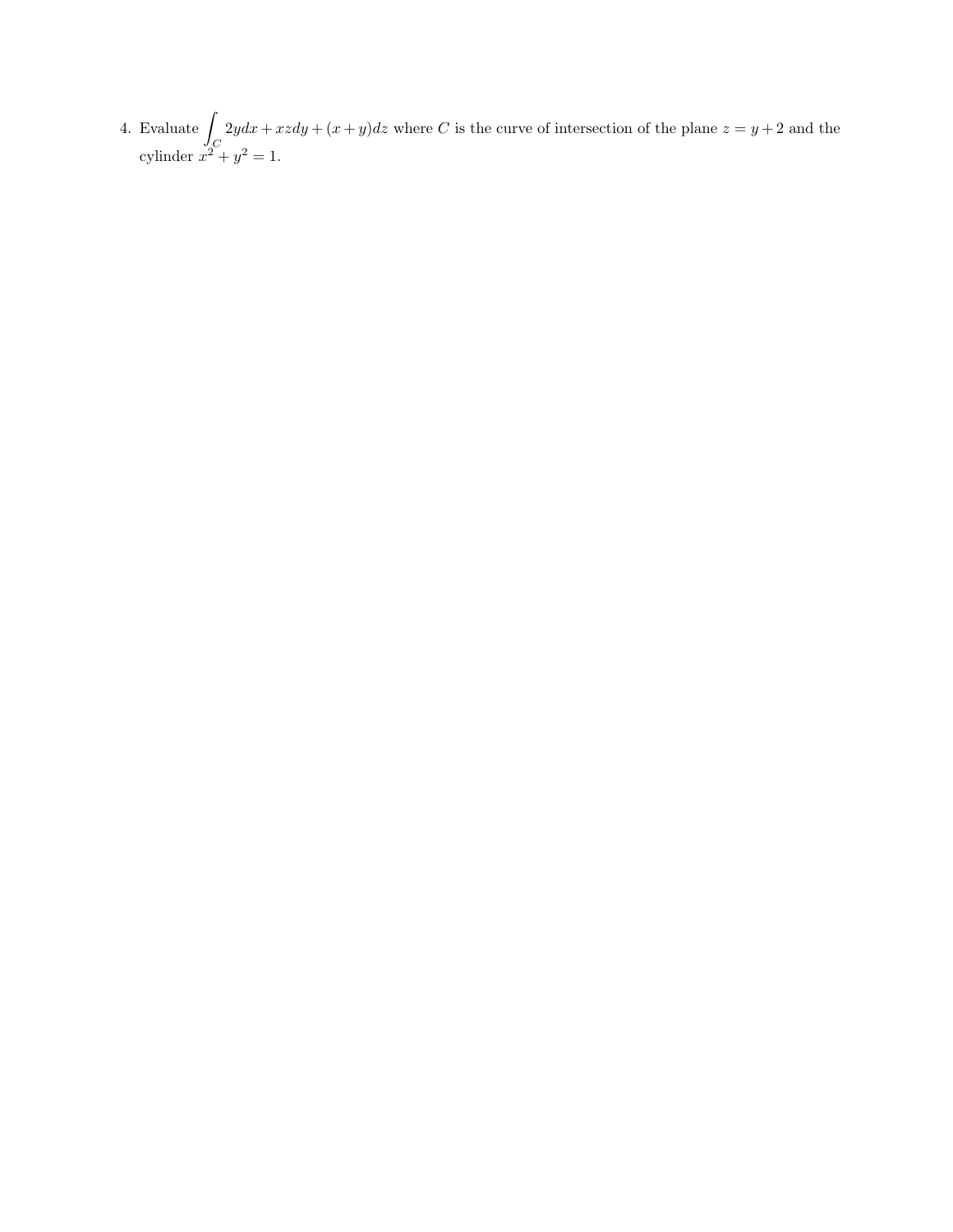## Linear Algebra

1. (a) Let  $a_1 =$  $\sqrt{ }$  $\mathcal{L}$ 1 1 −1  $\setminus$  $\Big\}, \mathbf{a_2} =$  $\sqrt{ }$  $\mathcal{L}$ 0 2 3  $\setminus$  $\Big\}, \mathbf{a_3} =$  $\sqrt{ }$  $\mathcal{L}$ z −3 −7  $\setminus$ . Find all values of  $z$  for which there will be a unique solution to  $\mathbf{a_1}x_1 + \mathbf{a_2}x_2 + \mathbf{a_3}x_3 = \mathbf{b}$  for every vector **b** in  $\mathbb{R}^3$ . Explain your answer.

(b) Let  $\mathbf{a_1}, \mathbf{a_2}$ , and  $\mathbf{a_3}$  be as in (a), and let  $\mathbf{a_4} =$  $\sqrt{ }$  $\mathcal{L}$ 1 4 −5  $\setminus$ . Find all values of  $z$  for which there will be a unique solution to  $\mathbf{a}_1 y_1 + \mathbf{a}_2 y_2 + \mathbf{a}_3 y_3 + \mathbf{a}_4 y_4 = \mathbf{c}$  for every vector  $\mathbf{c}$  in  $\mathbb{R}^3$ . Explain your answer.

(c) Using Gauss-Jordan elimination, find the general solution to the system of linear equations

| $x_1$  | $\overline{\phantom{0}}$    |          | $2x_2 + x_3 = 1$  |           |
|--------|-----------------------------|----------|-------------------|-----------|
| $x_1$  | $\overline{\phantom{0}}$    | $2x_2 -$ |                   | $x_3 = 1$ |
| $2x_1$ | $\alpha \rightarrow \alpha$ |          | $5x_2 + 2x_3 = 1$ |           |

(d) Using **part (c)**, find a linear equation for the plane going through points 
$$
\begin{pmatrix} 1 \\ -2 \\ 1 \end{pmatrix}
$$
,  $\begin{pmatrix} 1 \\ -2 \\ -1 \end{pmatrix}$ ,  $\begin{pmatrix} 2 \\ -5 \\ 2 \end{pmatrix}$ .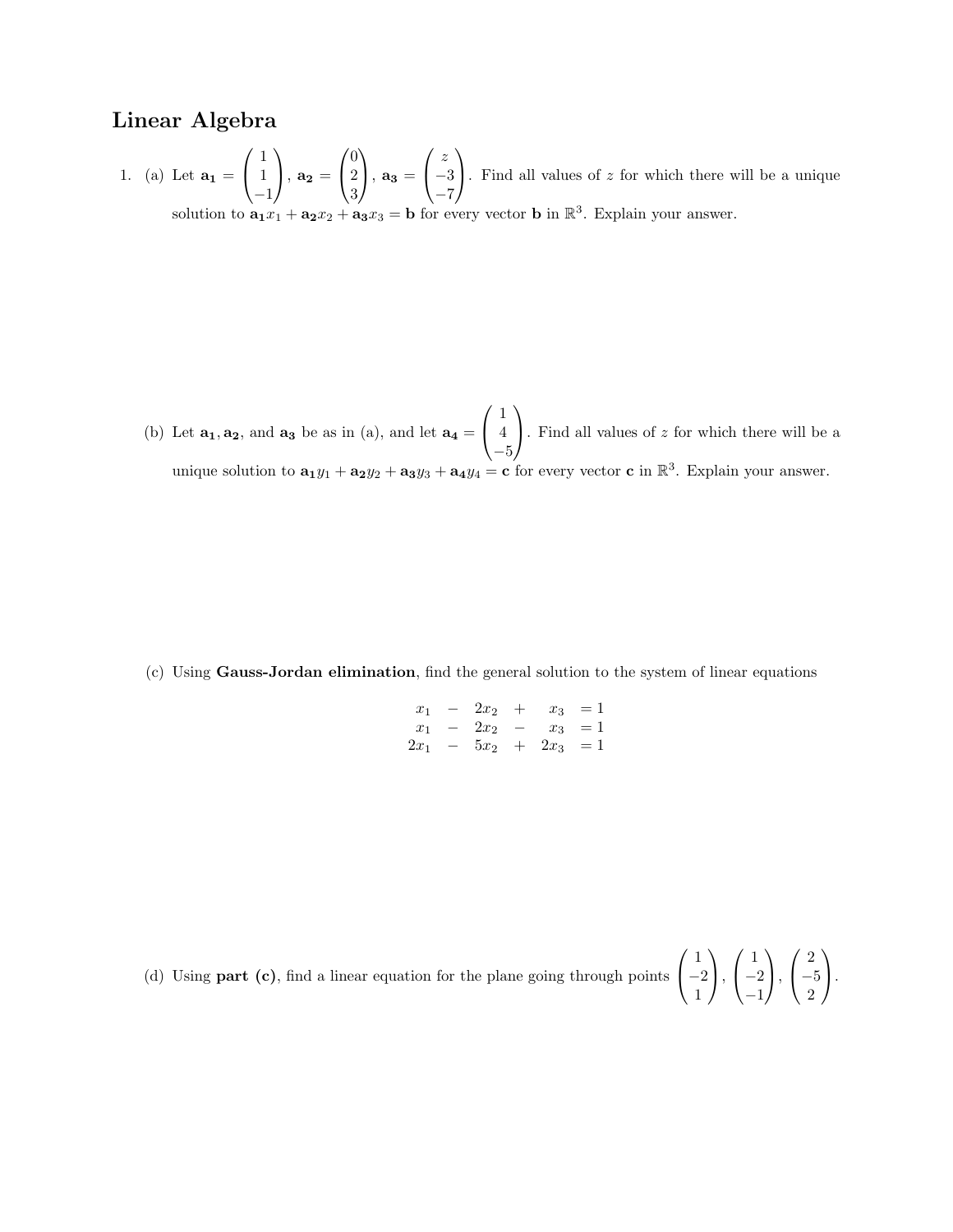2. (a) Find an orthogonal basis for the subspace  $S$  spanned by the vectors

$$
\begin{pmatrix} -2 \\ -1 \\ 1 \\ 2 \end{pmatrix}, \begin{pmatrix} 1 \\ 1 \\ 1 \\ 1 \end{pmatrix}, \begin{pmatrix} 4 \\ 1 \\ 1 \\ 4 \end{pmatrix} \text{ that}
$$

contains 
$$
\begin{pmatrix} -2 \\ -1 \\ 1 \\ 2 \end{pmatrix}.
$$

(b) Project the vector 
$$
\begin{pmatrix} 4 \\ 1 \\ 1 \\ 3 \end{pmatrix}
$$
 onto *S* and find the linear combination  $\begin{pmatrix} -2 \\ -1 \\ 1 \\ 2 \end{pmatrix} + \dots + \begin{pmatrix} 1 \\ 1 \\ 1 \\ 1 \end{pmatrix} + \dots + \begin{pmatrix} 4 \\ 1 \\ 1 \\ 4 \end{pmatrix}$  that gives that vector.

(c) Your answer to (b), say  $(a_1, a_2, a_3)$ , yields the least squares solution for the parabola  $y = a_3x^2 +$  $a_1x + a_2$  going through the points  $(-2, 4)$ ,  $(-1, 1)$ ,  $(1, 1)$ ,  $(2, 3)$ . Explain why.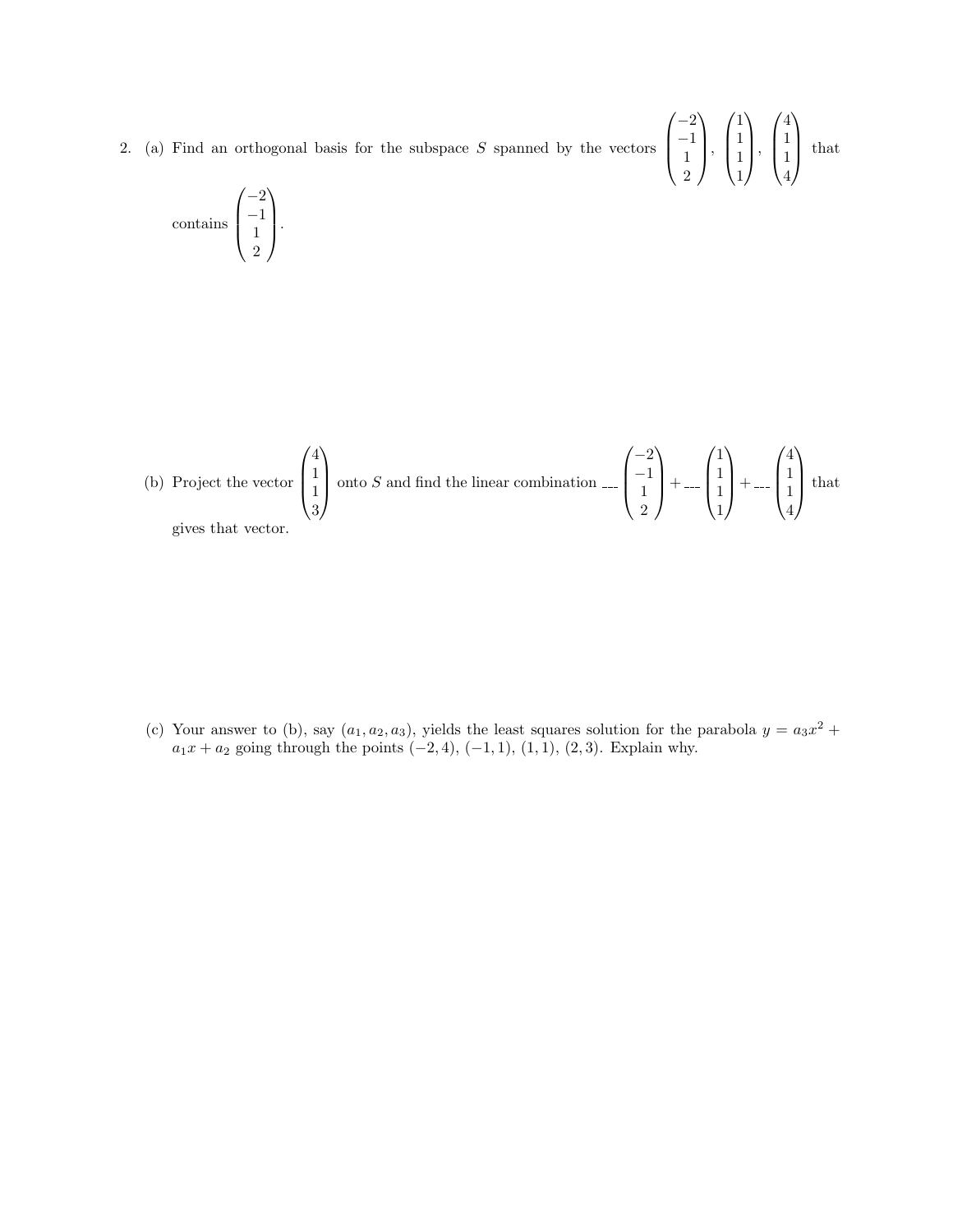3. (a) Is  $\lceil$  $\overline{\phantom{a}}$ 1 −1 0 −1 1 0 3 4 1 1 diagonalizable? If so, find its diagonalization. If not, explain why.

(b) Is 
$$
\begin{bmatrix} -2 & 3 & 1 & 5 \ 0 & 1 & 0 & 2 \ 0 & 0 & 3 & 4 \ 0 & 0 & 0 & 1 \end{bmatrix}
$$
 diagonalizable? If so, find its diagonalization. If not, explain why.

(c) One of the last two matrices was diagonalizable; call it  $A$ . Find  $A^7$ .